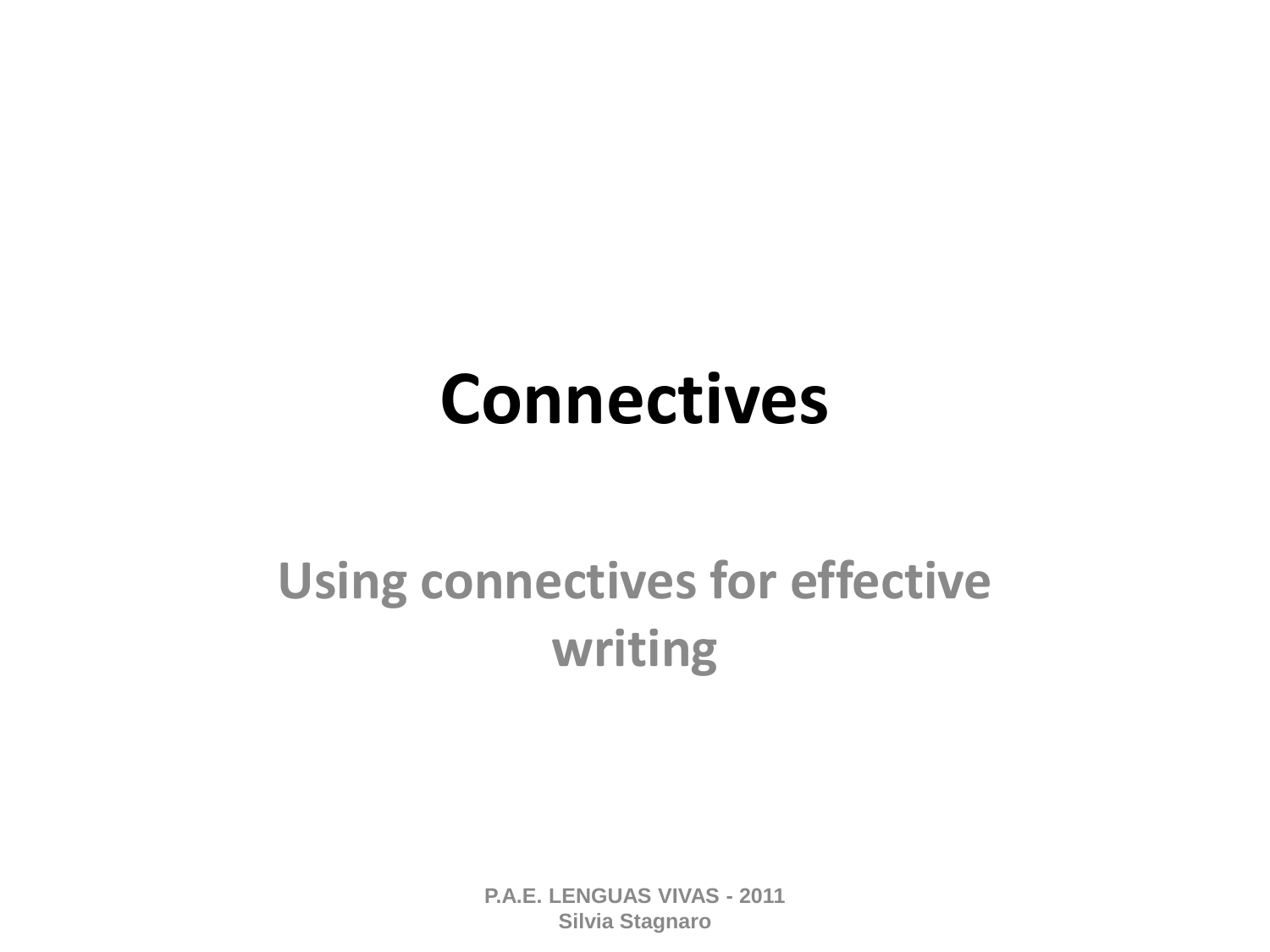## What is a connective?

- Connectives are the glue that holds a text together. They join clauses together in a sentence, and the join sentences in a long piece of writing.
- Connectives don't have to be just one word. They can be phrases like 'in other words' or 'just after that'.

Note: Some connectives can be used to express more than one idea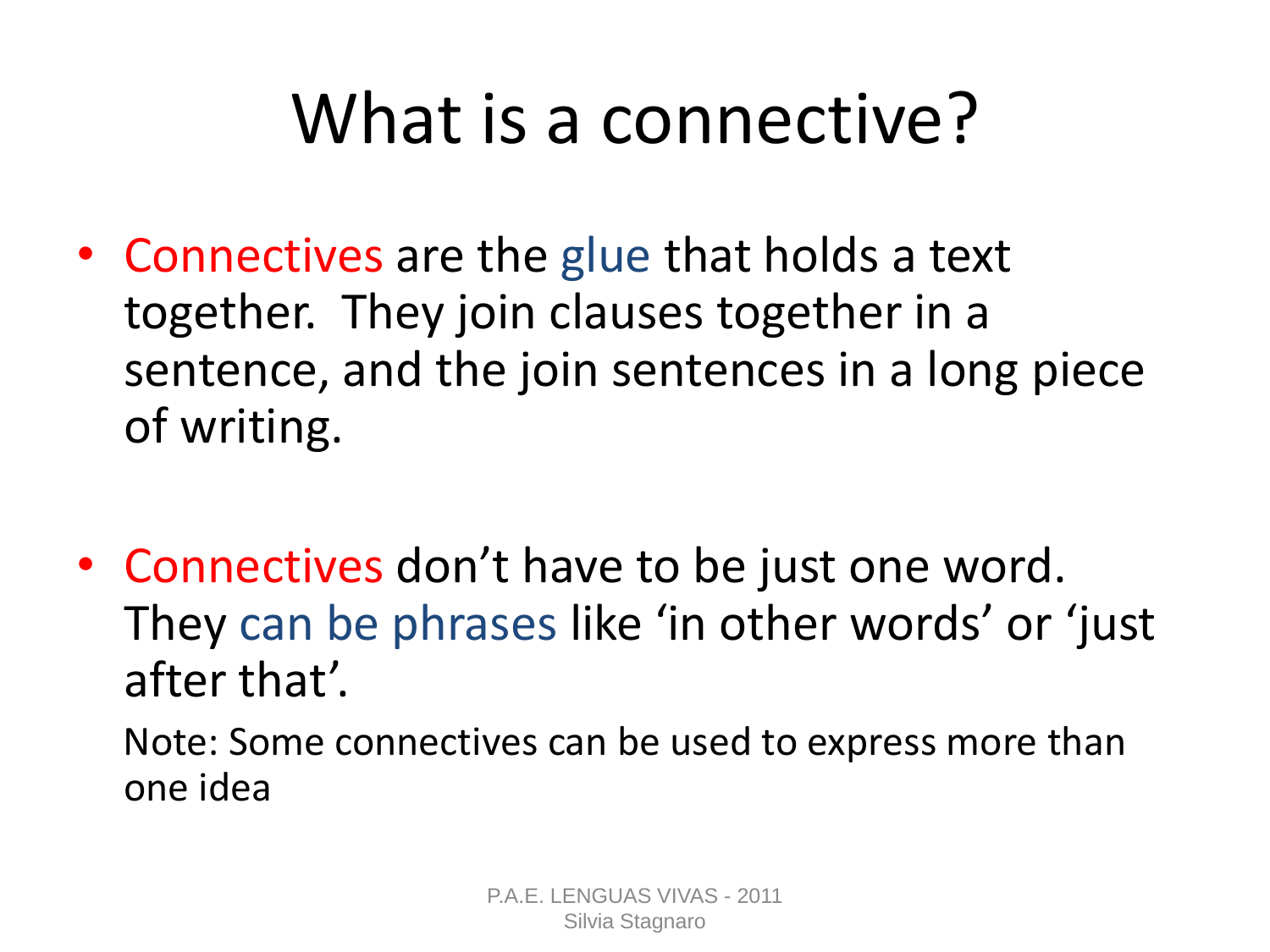

**R**

**FNGUAS VIVAS - 2011** Silvia Stagnaro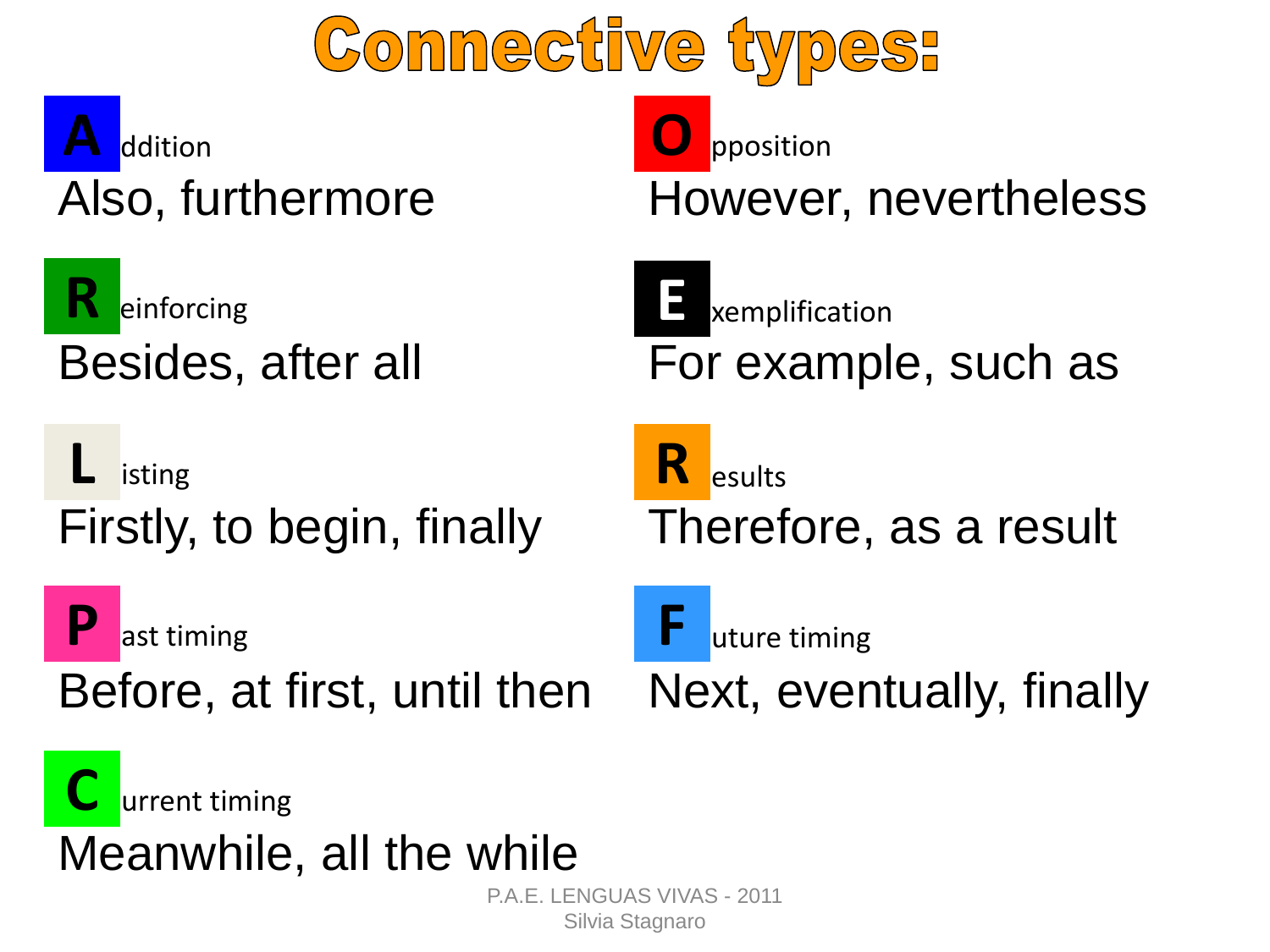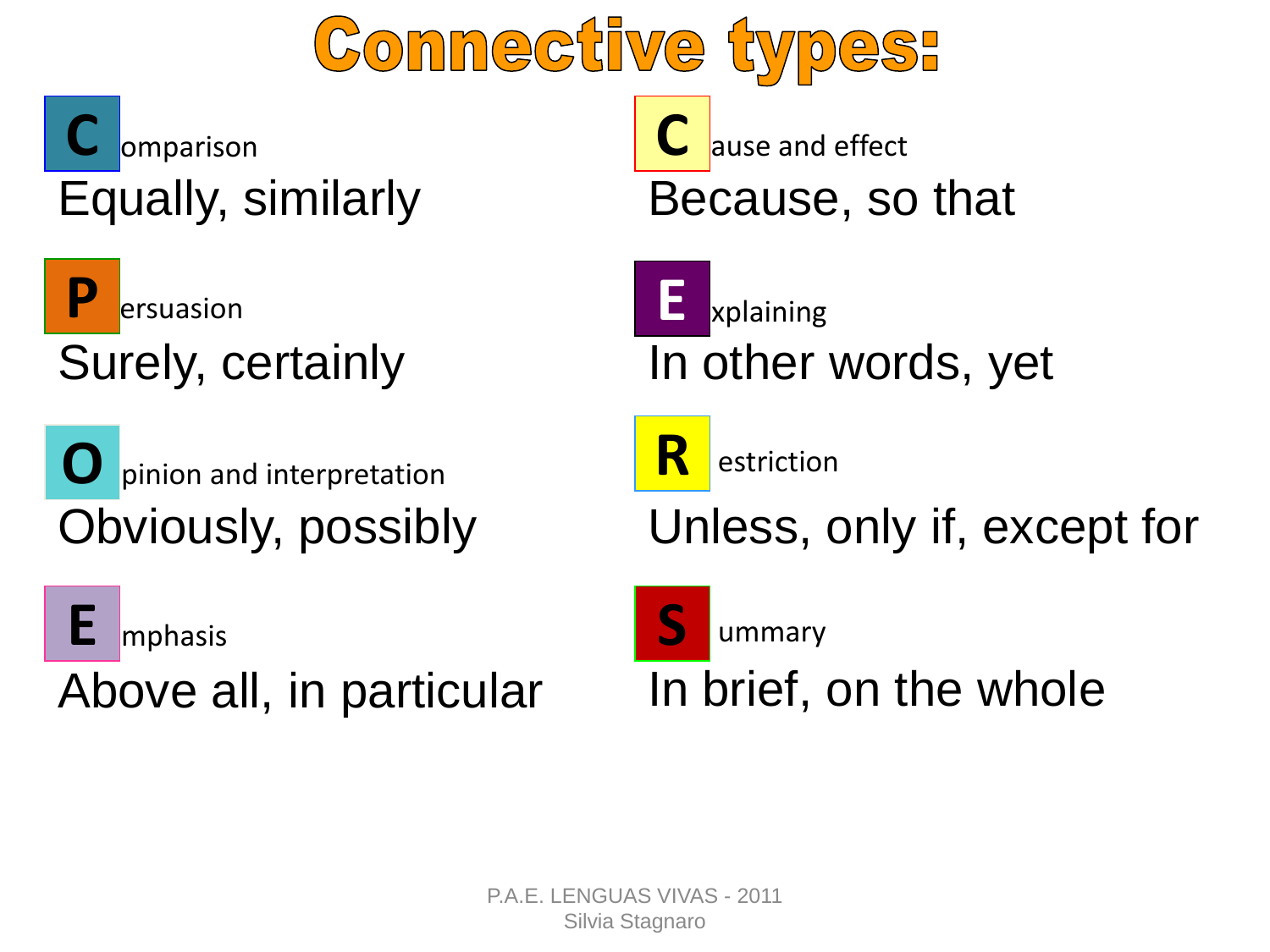# Adding information

- And
- Also
- As well as
- Moreover
- Too
- Furthermore
- In addition
- Likewise
- In a similar way
- Similarly
- Besides
- Indeed
- Even
- Let alone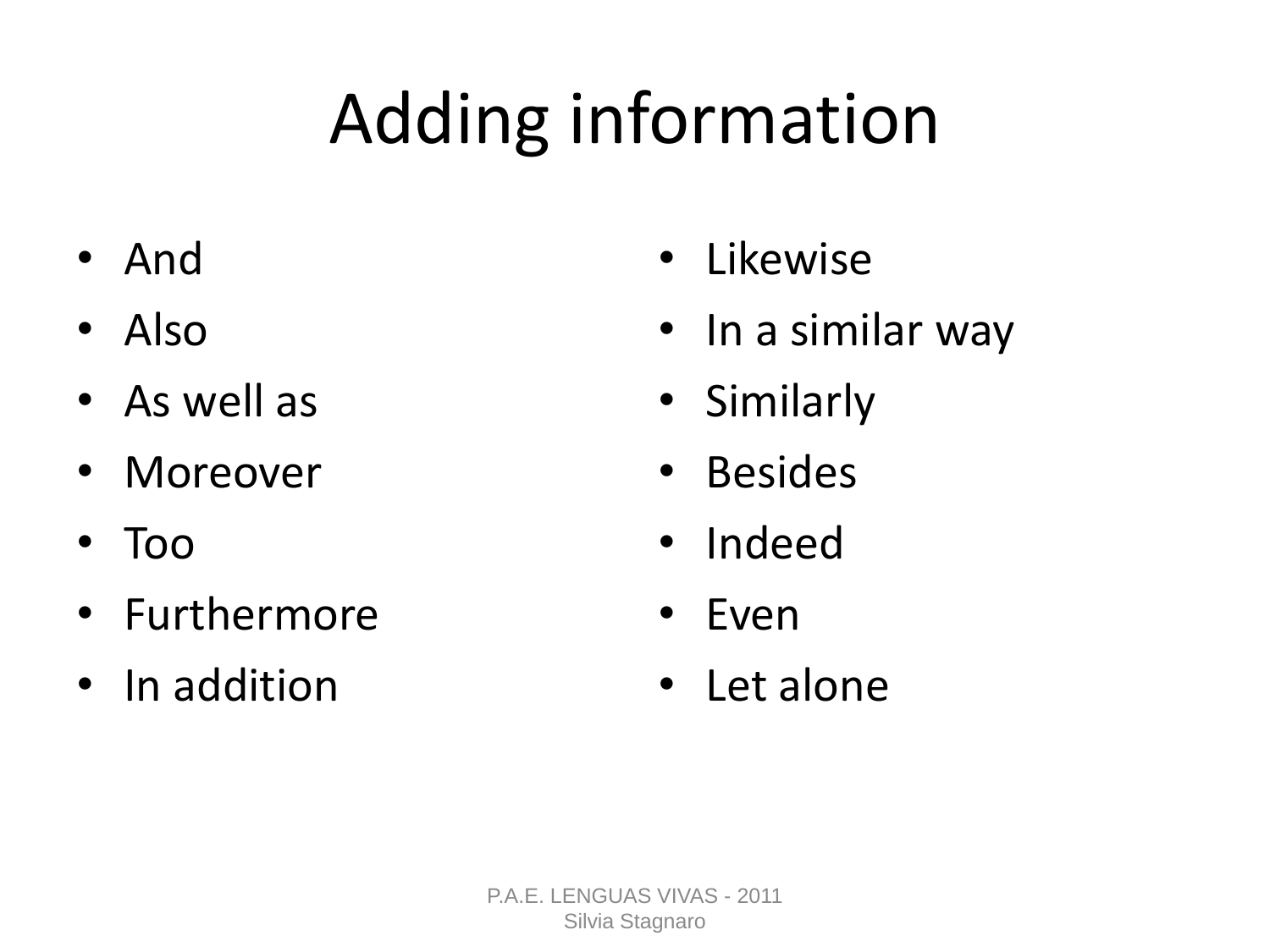# Opposition

- However
- Nevertheless
- On the other hand
- In contrast
- Though
- Alternatively
- Anyway
- Yet
- In fact
- Even so
- Although
- **Whereas**
- Instead of
- Otherwise
- Unlike
- But
- On the other hand
- Rather
- Despite this
- On the contrary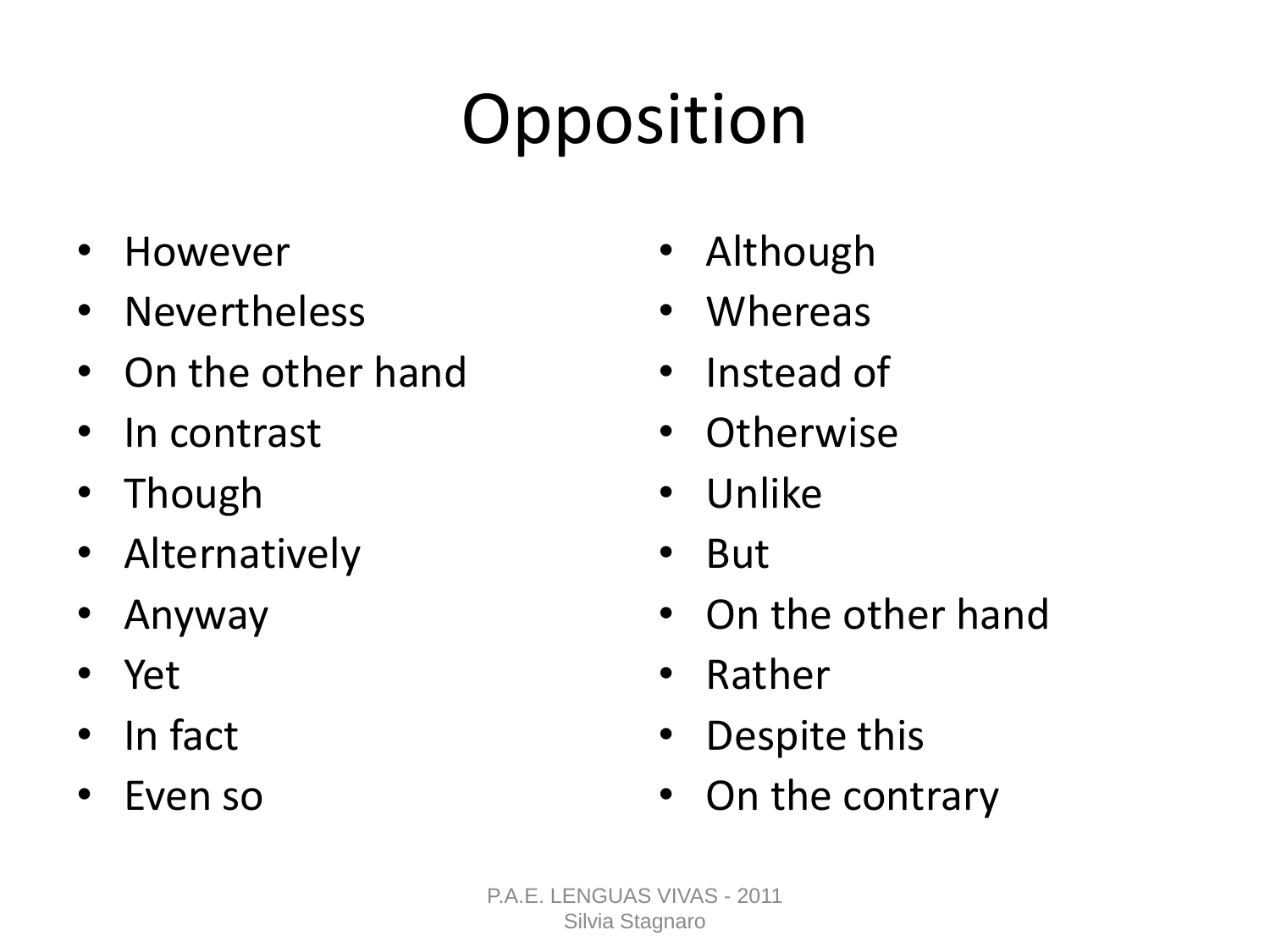# Reinforcing

- Besides
- Anyway
- After all
- Significantly
- Indeed
- Notably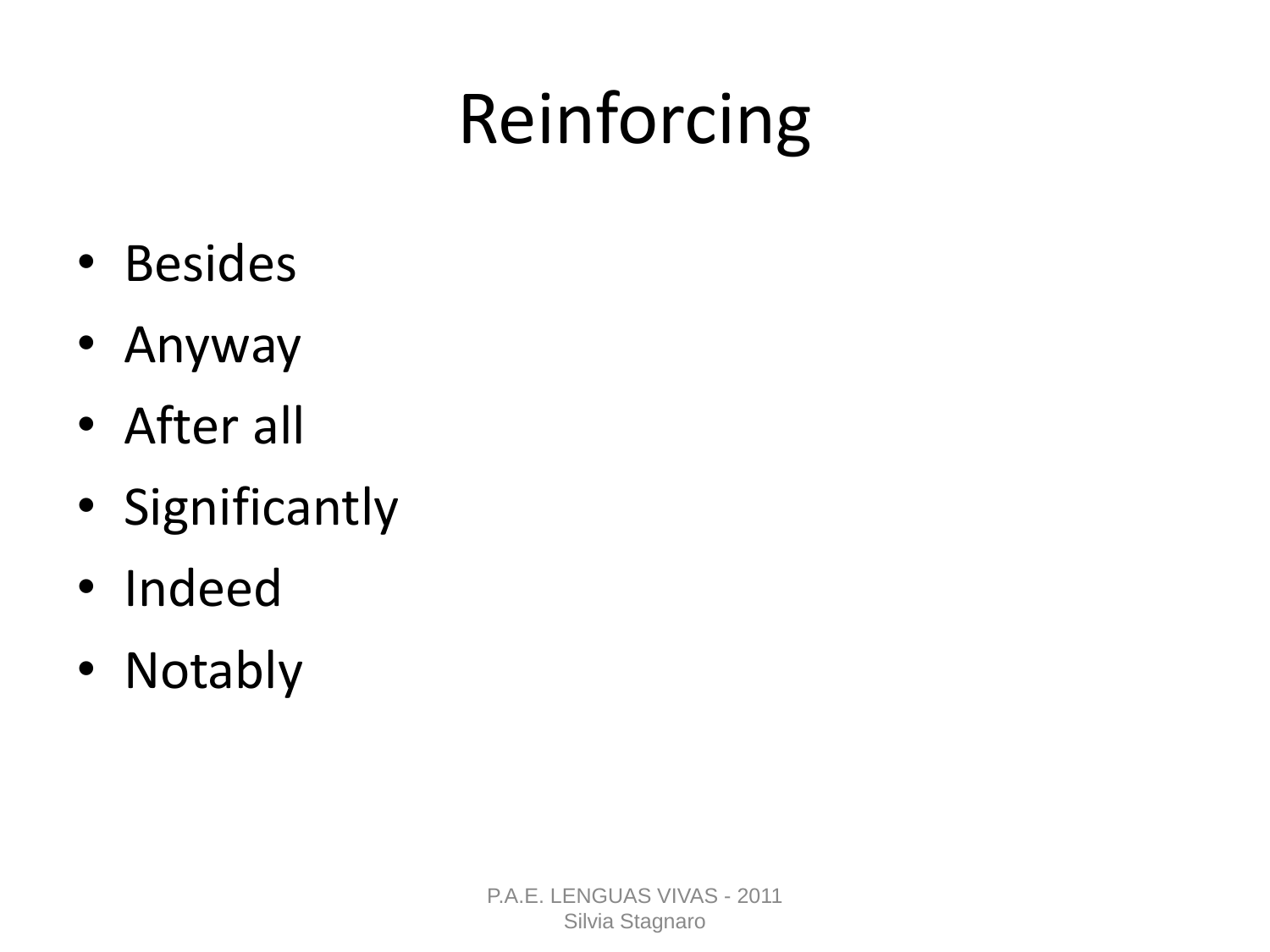# Exemplification

- For example
- Such as
- For instance
- In the case of
- As revealed by
- That is to say
- In other words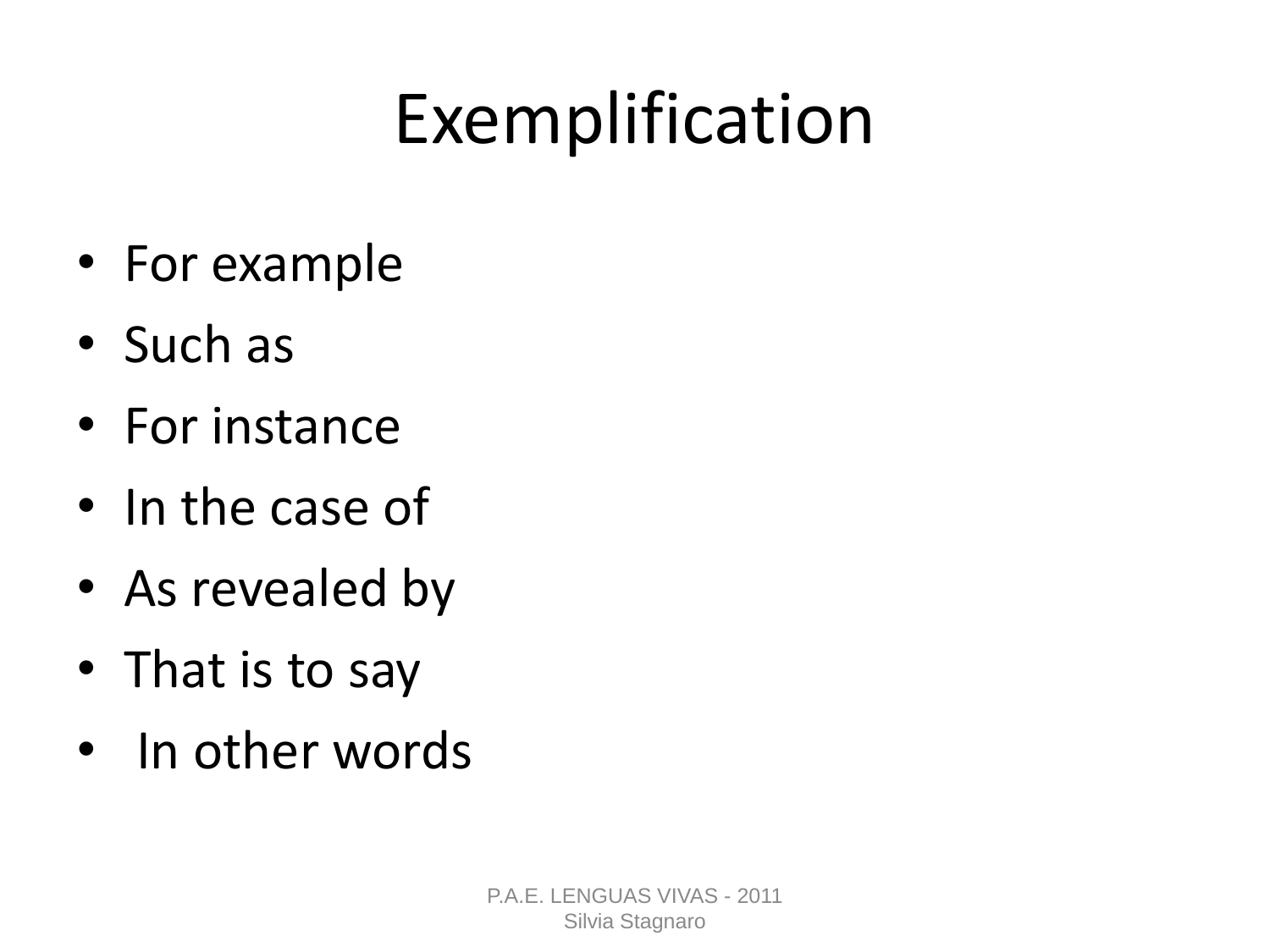# Listing

- First(ly) ...
- Second(ly)
- First of all
- Finally
- Lastly
- For one thing ... for another
- In the first place
- To begin with
- Next
- To sum up
- To conclude
- In a nutshell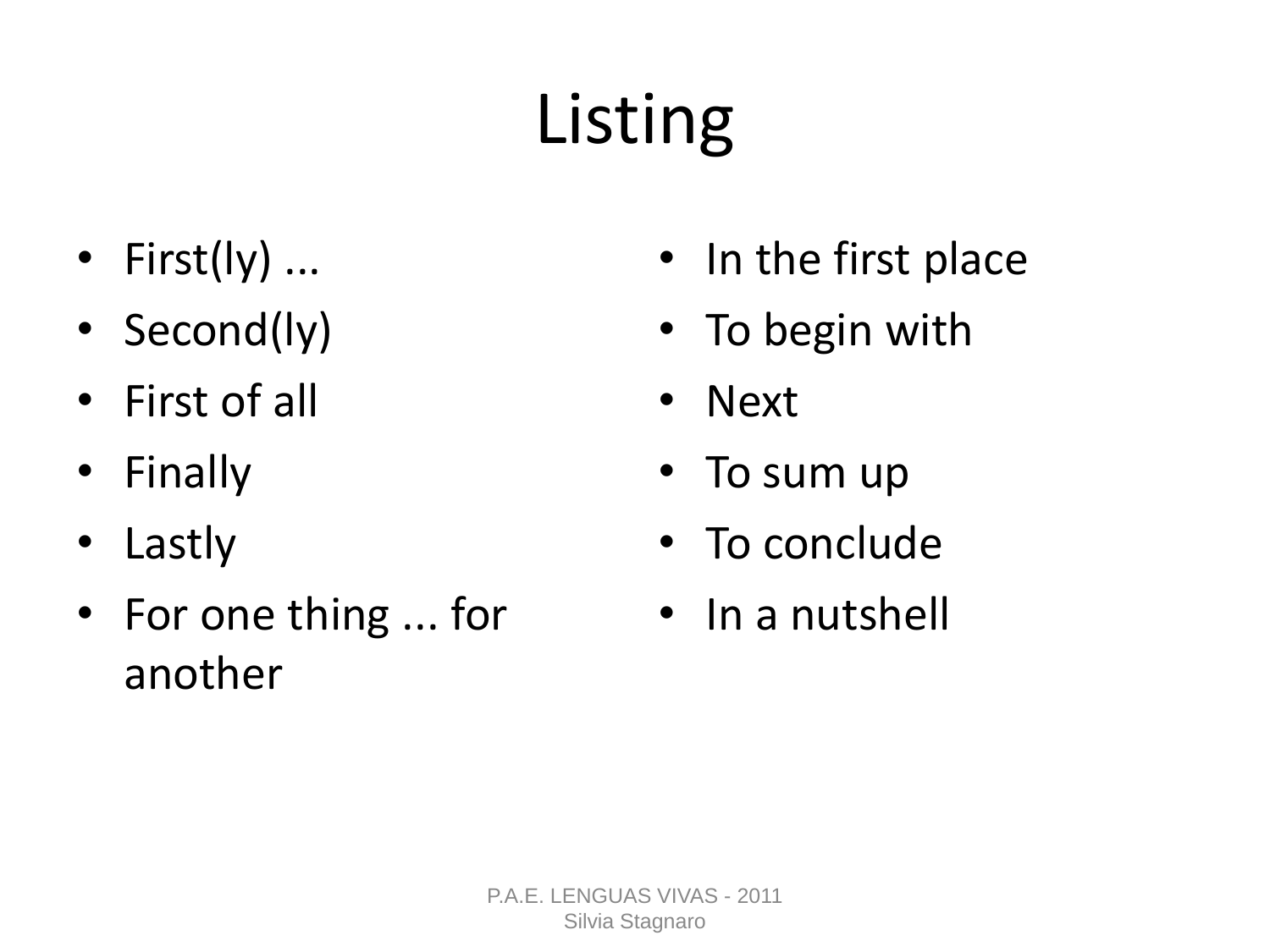# Result

- Because
- So
- Therefore
- Thus
- Consequently
- In order to
- For
- So that
- For that reason
- As a result
- Then
- Since
- As
- Now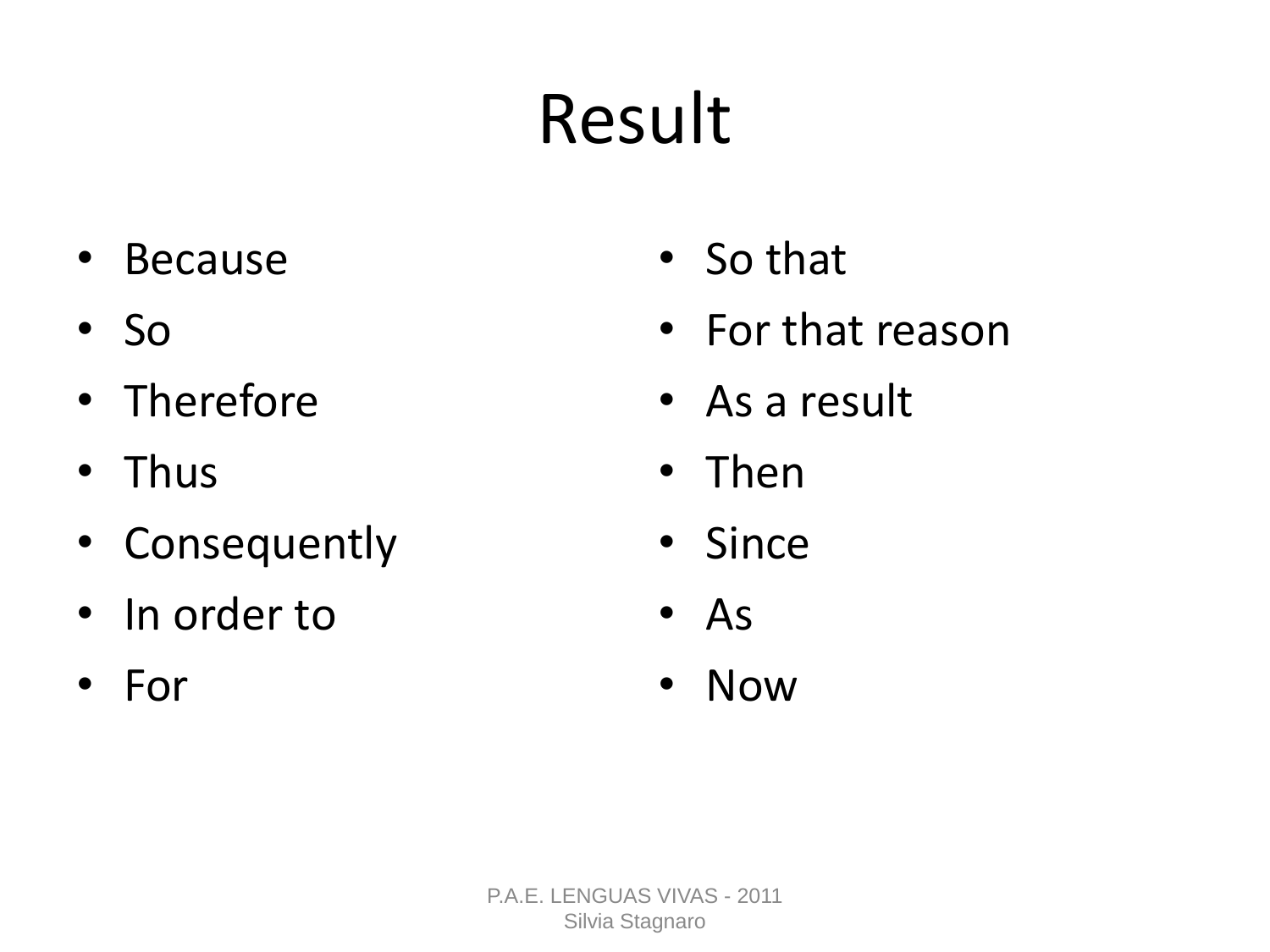# Timing

### **Past timing**

- At first
- Before
- In the beginning
- Until then
- Up to that time
- Since

### **Current timing**

- In the mean time
- Simultaneously
- Concurrently
- Meanwhile
- All the while
- At that moment

### **Future timing**

- Just then
- Next
- In due course
- In the end
- After that
- Later
- Finally
- Eventually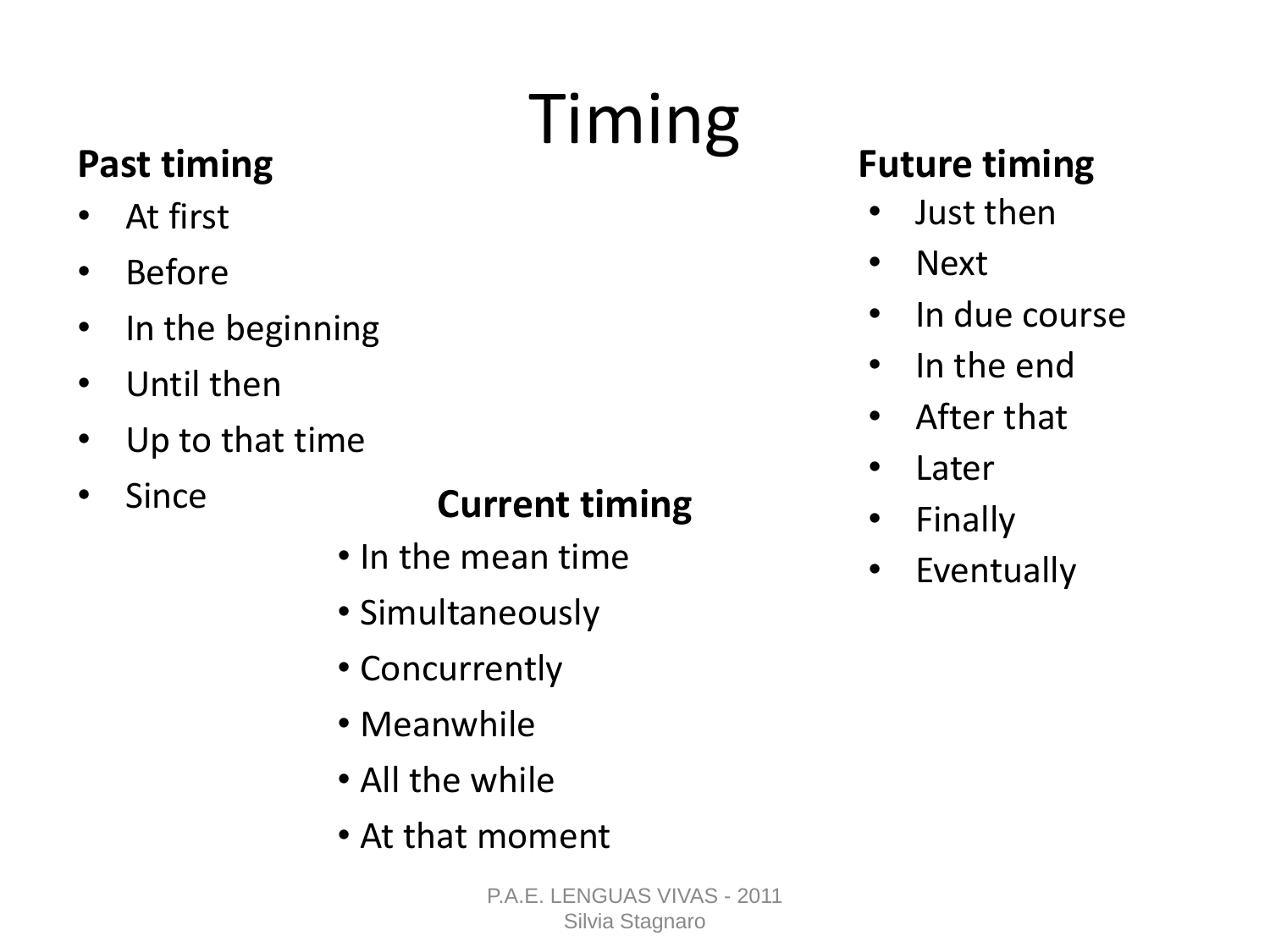## Restriction

- Unless
- Only if
- Except (for)
- Apart from
- Yet
- If
- As long as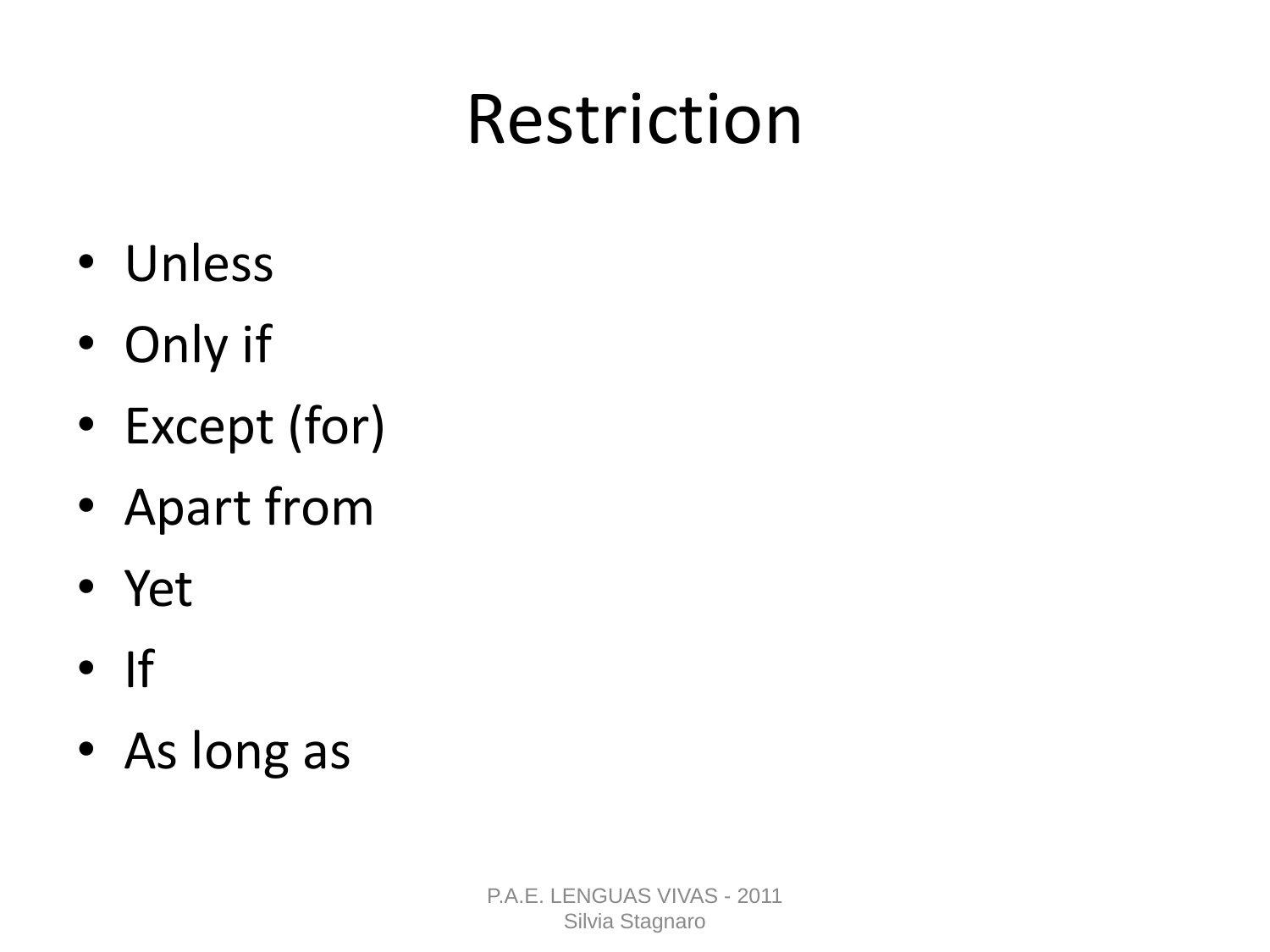## Comparison

- Equally
- Likewise
- Similarly
- As with
- Like
- In the same way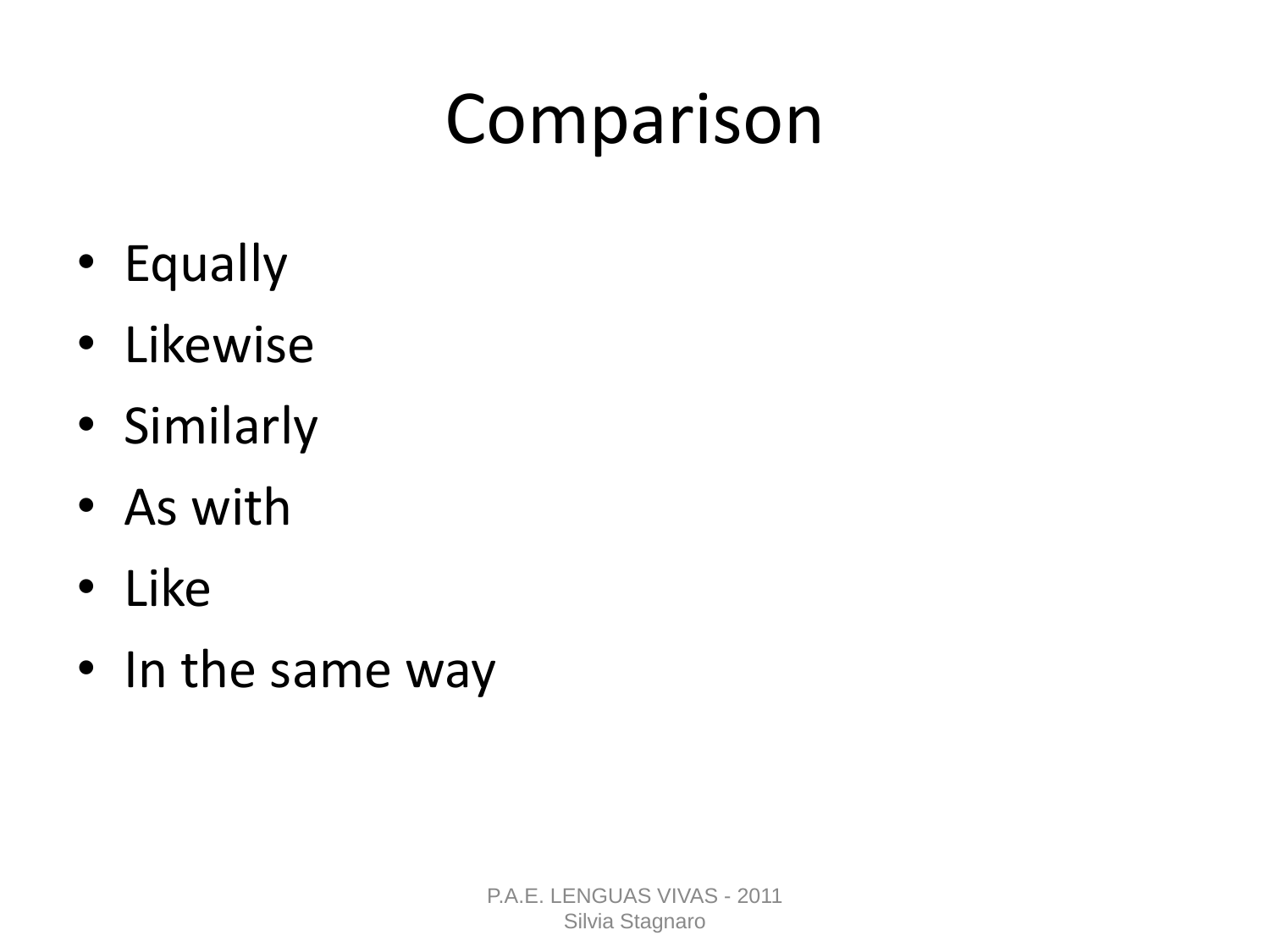## Cause and effect

- Therefore
- Thus
- Consequently
- in order that
- for
- so that
- for that reason
- as a result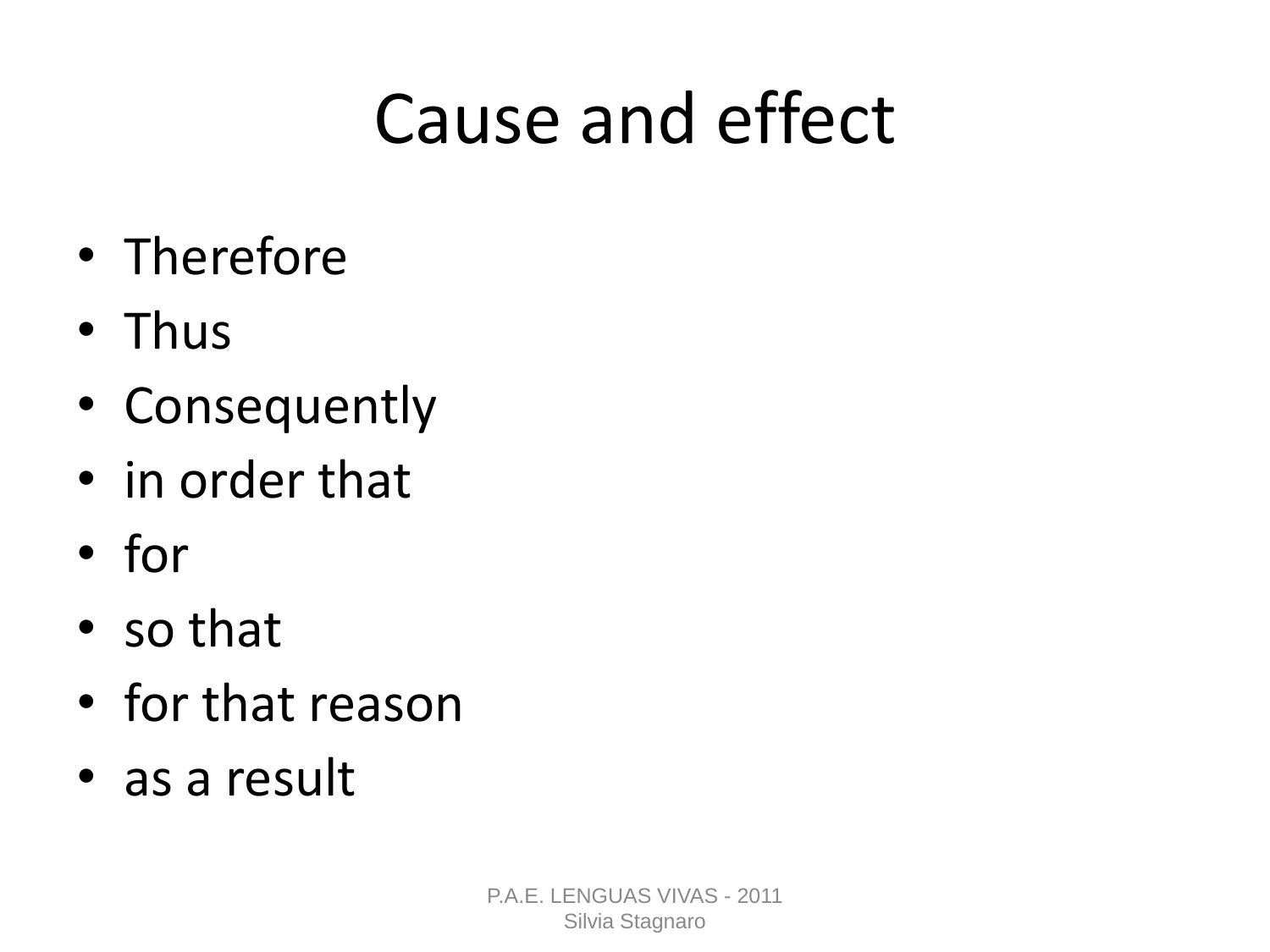## Persuasion

- Of course
- Clearly
- Evidently
- Surely
- Certainly
- Decidedly
- Indeed
- Undoubtedly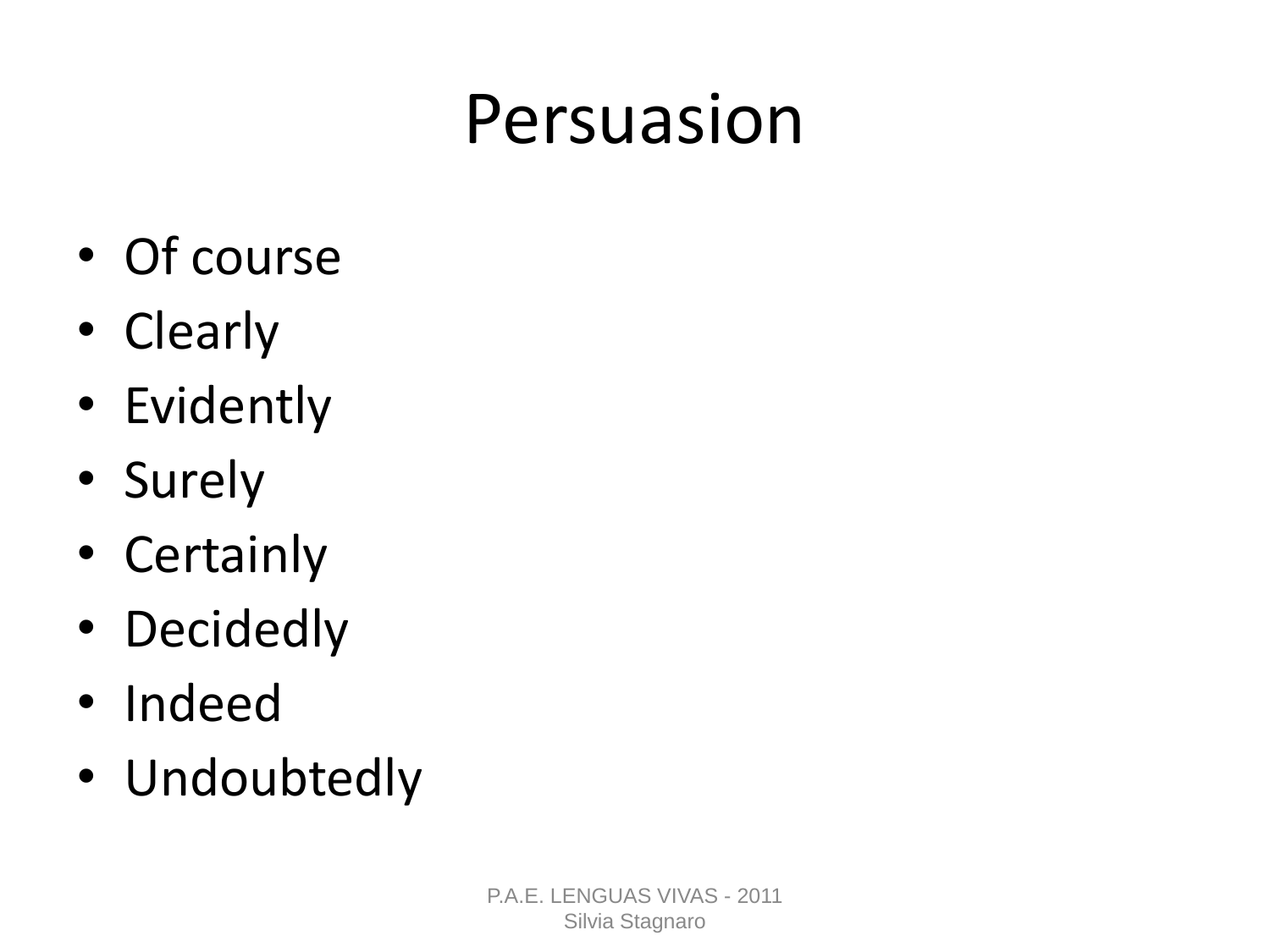# Explaining further on

- Although
- However
- Unless
- Except
- Apart from
- Yet
- If
- As long as
- Namely
- Such as
- As already stated
- In other words
- in other words
- That is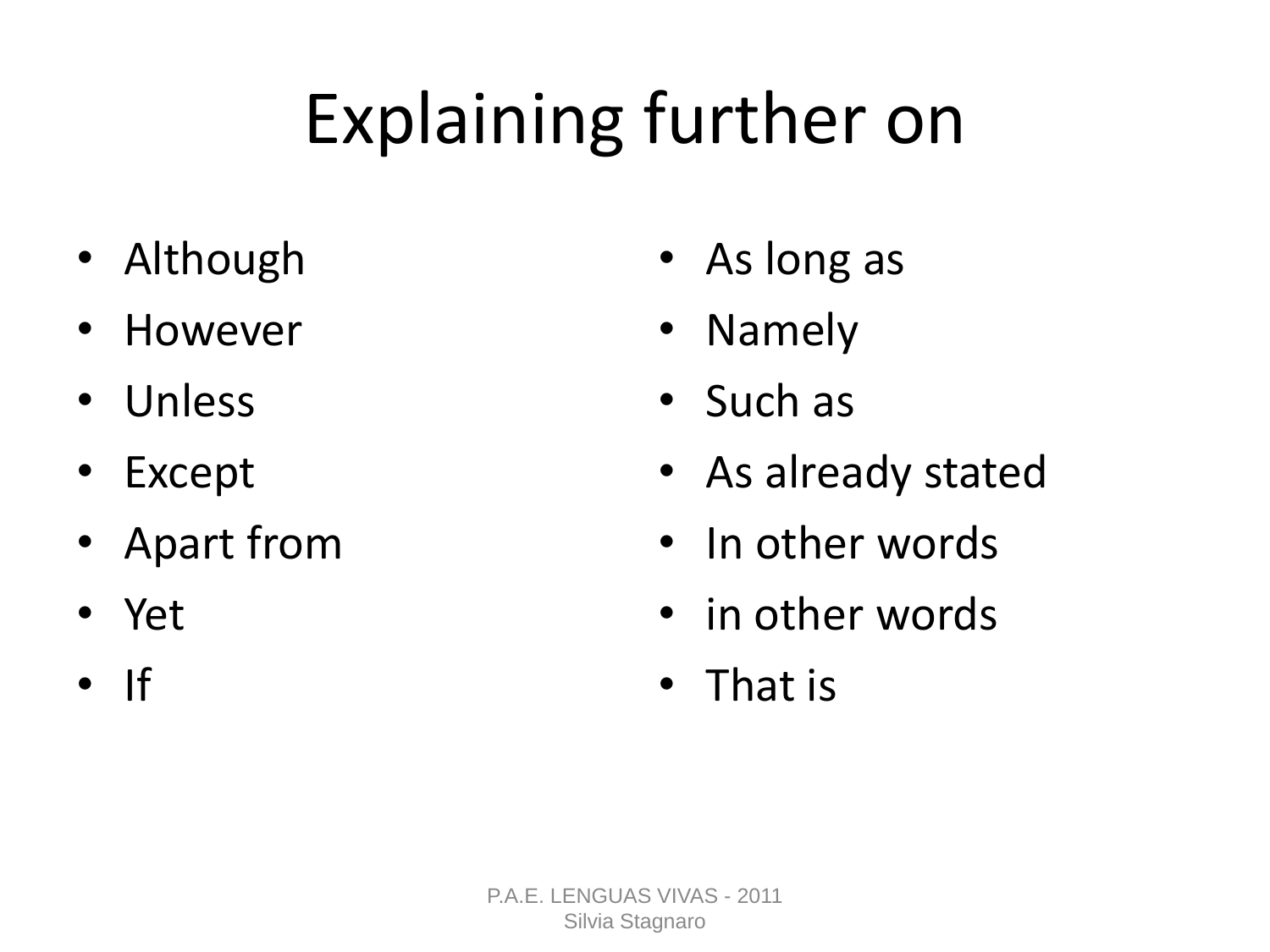# Opinion and interpretation

- **it would seem**
- **it appears**
- **obviously**
- **possibly**
- **it seems likely**
- **presumably**
- **one might consider**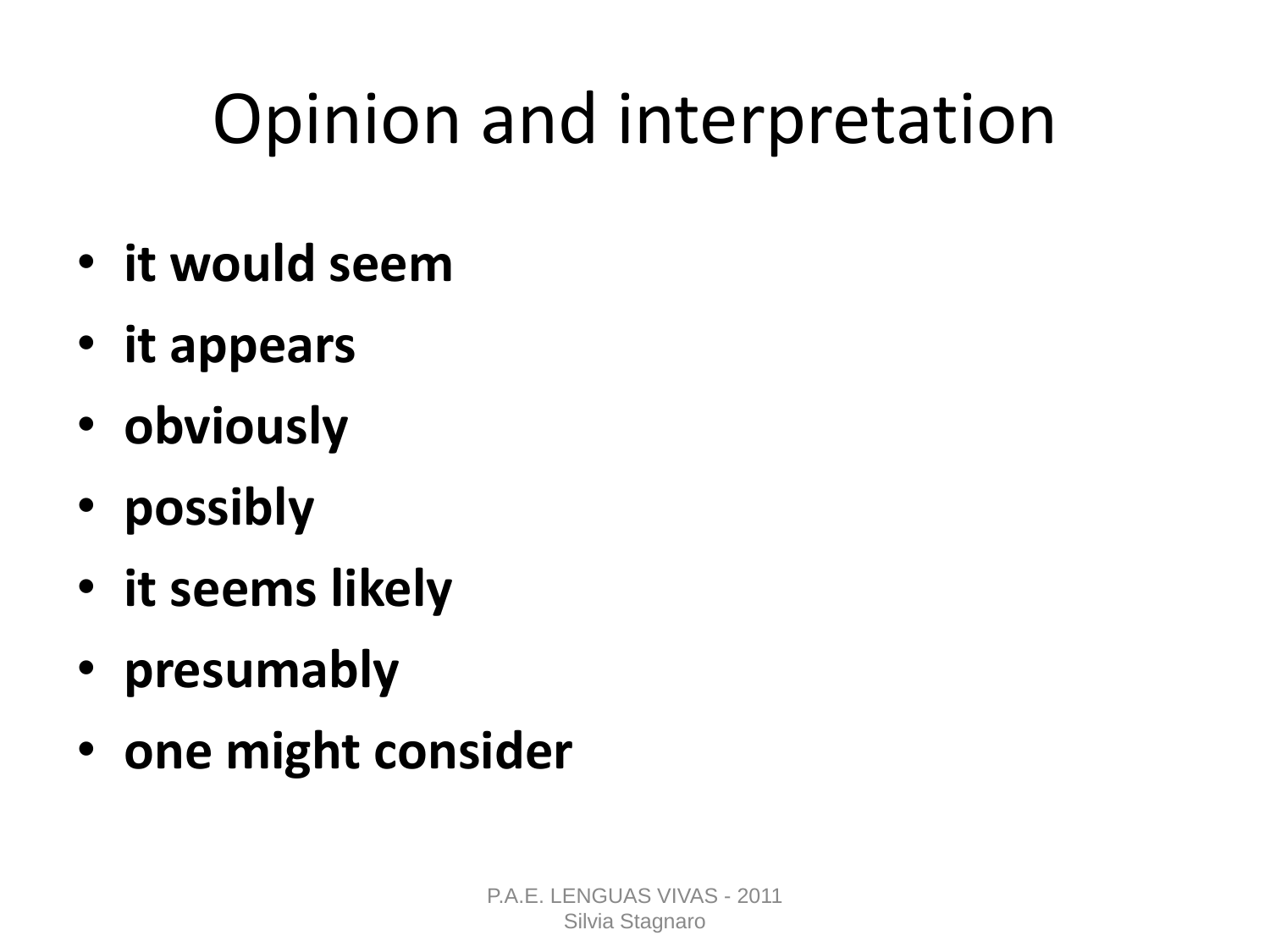# Emphasis

- Above all
- In particular
- Especially
- Significantly
- Indeed
- Notably